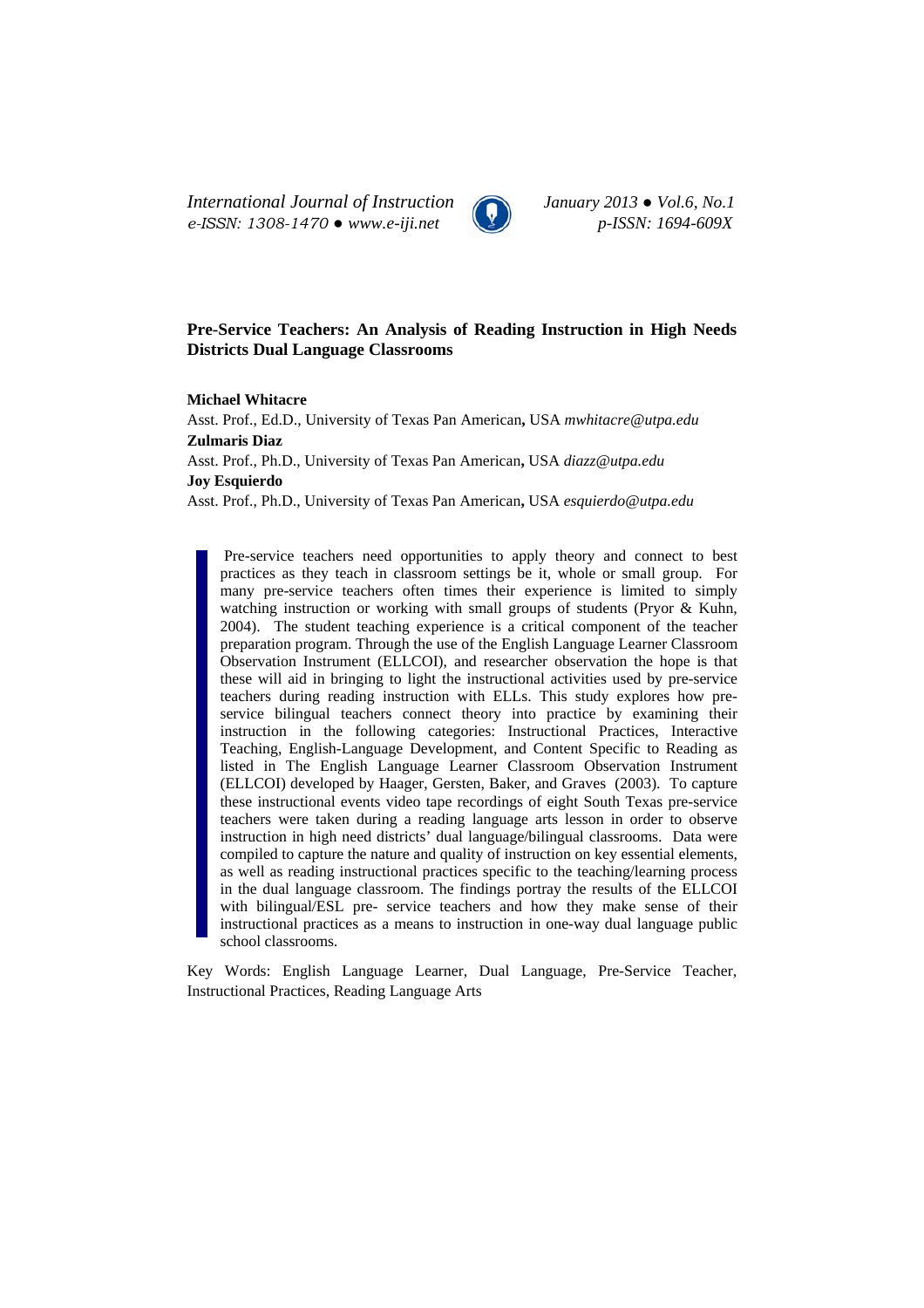# **INTRODUCTION**

The beginning bilingual teacher faces an additional challenge beyond the traditional first year classroom perils that is teaching reading to English language learners (ELLs). It has been argued that principles of effective reading instruction are directly relevant for teaching reading to ELLs (Gersten & Baker, 2000; Haager & Windmueller, 2001). Research detailed in a report by the National Academy of Sciences (August & Hakuta, 1997) and in a research synthesis by Gersten and Baker (2000) found that information on effective reading instruction in a second language with ELLs is limited since research has not focused on understanding instructional variables, but rather on evaluating policy initiatives with limited evidence of actual classroom practices, specifically reading practices for ELLs (Agusta & Hakuta, 1997; Gersten & Baker, 2000). This discrepancy in research has affected policy and decisions which result in gaps for classroom practice.

Researchers often claim that teachers ignore research findings; teachers, in turn, complain that university-based researchers do not acknowledge the realities of class room teaching (Clarke, 1994). Therefore, in order to develop curriculum and strategies that bridge the gap between theory and best practices in teaching and learning, we need to understand what difference this makes in classroom teachers' understandings of instruction. Through the use of the English Language Learner Classroom Observation Instrument (ELLCOI), and researcher observation the hope is that these will aid in bringing to light the instructional activities used by pre-service teachers during reading instruction with ELLs.

#### **Purpose**

The purpose of this study was to assess instructional practices used by bilingual preservice teachers with English Language Learners as they relate to reading and literacy development in high need districts' dual language/bilingual classrooms. The English Language Learner Classroom Observation Instrument developed by Haager, Gersten, Baker, and Graves (2003) was used to measure reading instruction in the following categories: Instructional Practices, Interactive Teaching, and Content Specific to Reading. Additionally, observers recorded qualitative field notes as related to the instrument categories.

#### **Background**

Given the lack of research on understanding instructional variables there is much that we still don't understand about the processes of teacher education and teaching when associated with English language learners. As researchers attempted to understand the process of bilingual teacher teaching strategies, we need to analyze pre-service teachers' field lessons, and actions. We need to think about how these processes interact, and how they can help pre-service teachers implement effective instruction for ELLs in an attempt to meet students' needs and close the achievement gap. The National Assessment of Educational Progress, also known as the Nation's Report Card, revealed that in 2009, fourth-grade students in the United States were mastering basic reading skills (U. S. Department of Education, 2009b, 2009c). However, only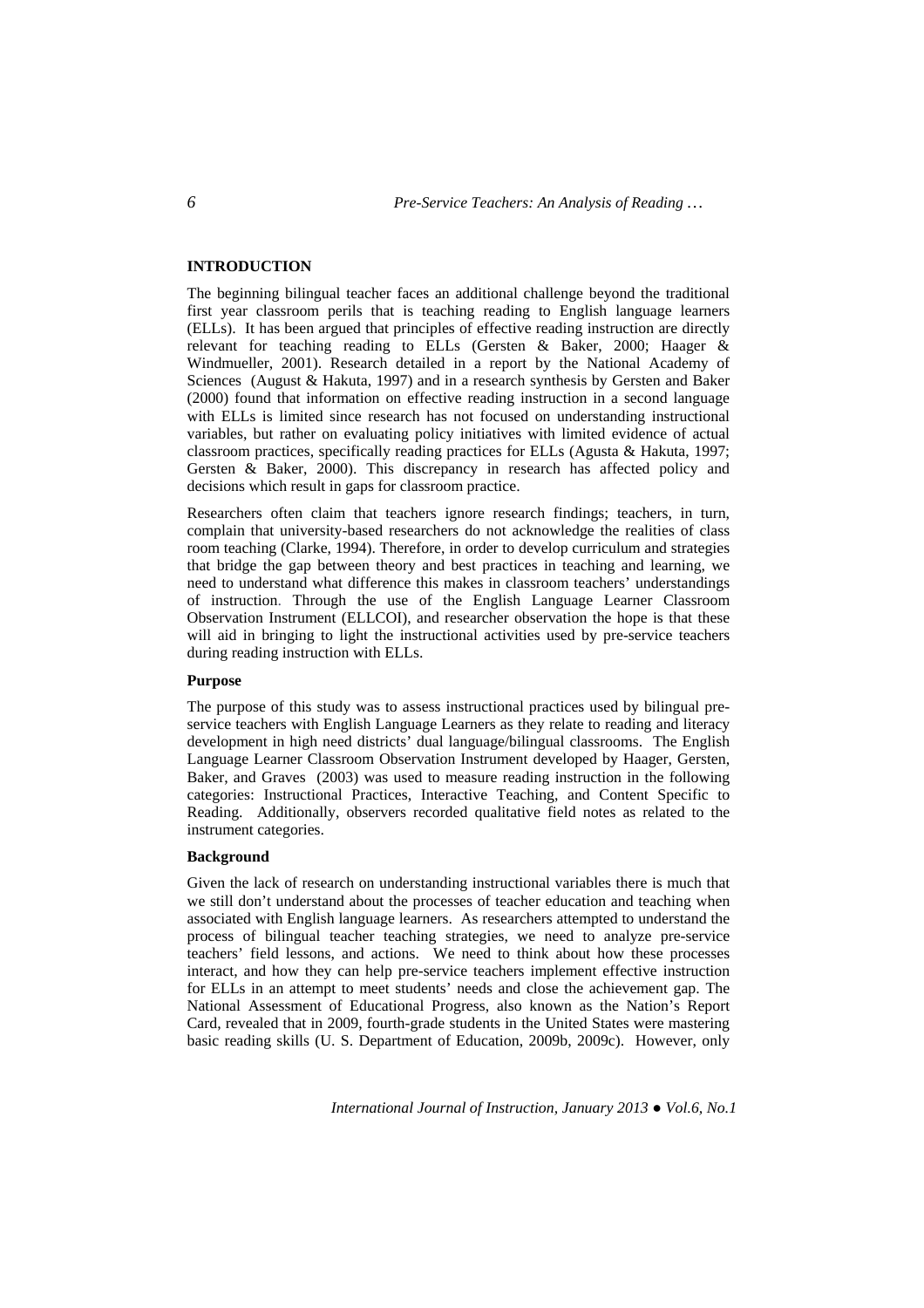8% of all fourth graders achieved at the *advanced leveli* in reading. More than half (51%) of Latino fourth graders scored at the *below basic* reading level, while only 3% achieved at the *advanced level*. In the case of English language learners (ELLs), results are even less promising. Seventy-one percent of fourth graders scored at *below basic* level in reading. This level of achievement by Latino students and ELLs is alarming, given that one out of five children in the United States is now Latino (Mather &Foxen, 2010) and that about 11% of U.S. students are ELLs (U.S. Department of Education, 2009a).

The dramatic increase of ELLs in schools throughout the United States has led to a need in changes for successful instruction of ELLs. It is also projected that in 2050, one-third of the overall U.S. population will be Latino (Mather & Foxen, 2010) giving rise to the language and educational needs of the English Language Learner. In fact, Spanish is, and given the projections for growth, will continue to be the language spoken by the largest population of English language learners in the United States (Bravo-Valdivieso, 1995). This brings to light the issue that the mastery of oral language and reading comprehension in English has been an ever-present struggle for Spanish speaking ELLs (Thomas & Collier, 1997), particularly when students are not receiving appropriate services.

Effective bilingual education programs develop students' English-reading skills through the use of the student's native language. Proficiency in the native language is viewed as a valuable resource for learning English (Cummins, 1991). English-only approaches such as English as a second language (ESL), sheltered Instruction, or immersion programs deemphasize the student's native language (Osorio-O'Dea, 2001). However, much is still to be learned on best reading instructional practices for English Language Learners since there is a lack of ongoing, systematic research investigating the needs of English language learners developing reading skills in a second language (Haager & Windmueller, 2001). Cummins (1991), found that languages develop interdependently, which means that the level of proficiency in one language has an effect on the level of proficiency in the other language. Although the ultimate goal of reading instruction for ELLs is reading English successfully, many of the models for instructing ELLs differ in the amount and duration of instruction that students receive in their primary and secondary language.

Genesee, Lindholm-Leary, Saunders, and Christian, (2006) stated that the characteristic of quality instruction is meeting the needs of all students in reading; it is essential and should be the same for linguistically and culturally diverse students. Emphasis should be placed on going from the known to the unknown by drawing on students' cultural background and prior knowledge so that instruction can build on these experiences. Instruction should take advantage of students' first language to support learning in a second language. This should include learning skills, such as, phonological awareness, phonics, vocabulary, comprehension, and writing developed on the basis of the students' language and literacy strengths and needs (Teale, 2009). Because of this, focus of instruction should be placed on the learner's ability to comprehend the lesson content and not on the learner's language proficiency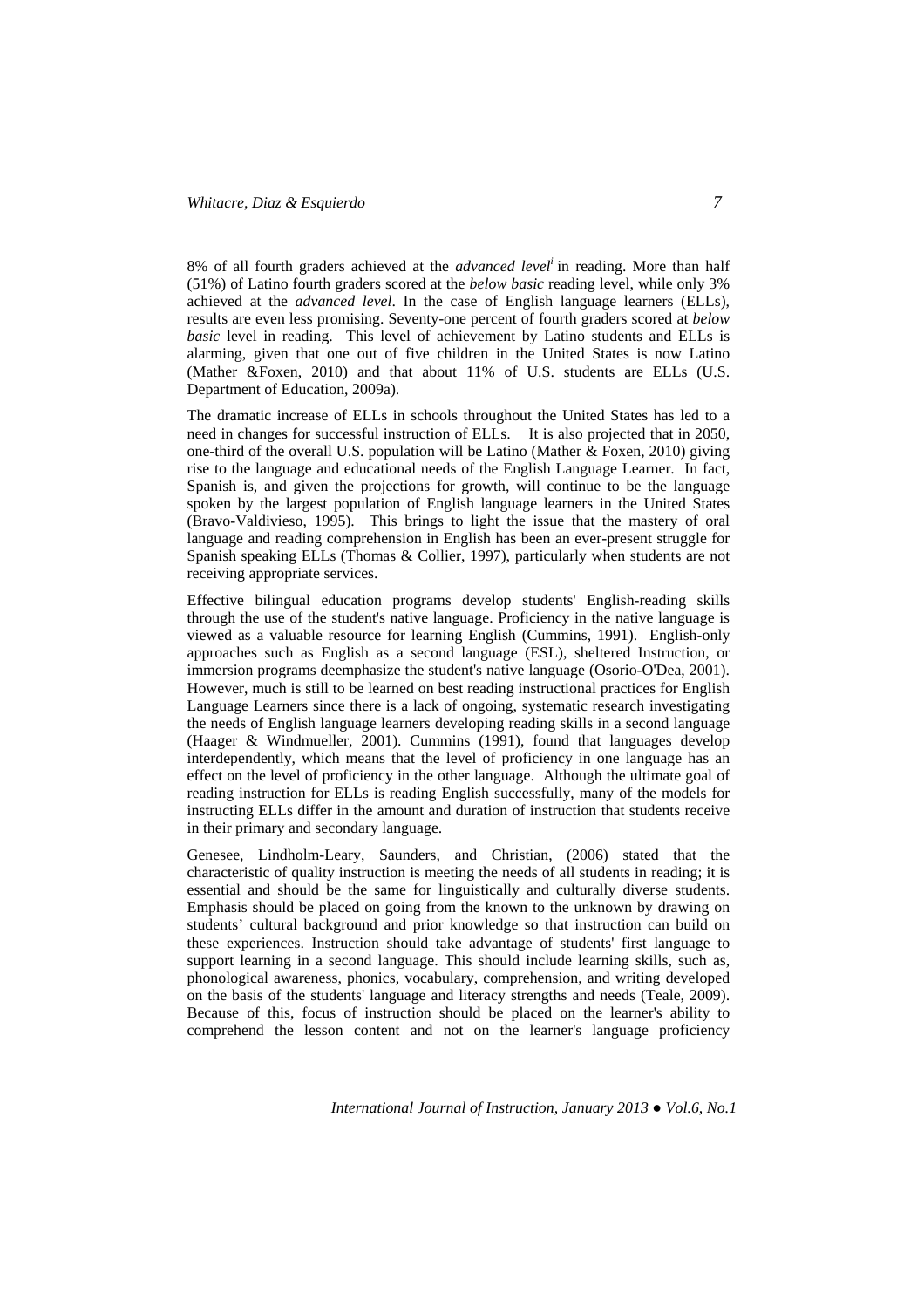(Myburgh, Poggenpoel, and Rensburg, 2004).

#### **Teacher Preparation**

Teacher preparation, skills and knowledge about teaching do indeed impact students' learning (Darling-Hammond, 2006; Haycock, 1998; Nieto, 2000). The student teaching experience is a critical component of teacher preparation programs. Merrill (2002) suggested that learning occurs when knowledge is applied to real world experiences. It is the time when they can "integrate and use their knowledge" in the classroom (Darling-Hammond, 2006, p. 305). This is the culminating time when theory and practice come together. Many researchers agree that knowledge about teaching and learning is improved when pre-service teachers have multiple opportunities to apply these in meaningful contexts (Allsopp, De Marie, Alvarez-McHatton, & Doone, 2006; Pryor & Kuhn, 2004).

# **METHOD**

#### **Research Design**

Since we were observing behavior of one specific group, bilingual student teachers, researchers chose to implement a single-case study. Yin (2009) argues that a "case study allows an investigation to retain the holistic and meaningful characteristics of real-life events" (p. 4). According to Best and Kahn (2006), one of the features of a single case research is the "repeated measurement of observation" in order to ensure reliable and valid data. For this reason, the participants were videotaped during two different lessons and attended a one-on-one exit interview (participant and researcher). For the purpose of this study we evaluated reading lessons using the Language Learner Classroom Observation Instrument to record student teachers strategies, modifications, and techniques in instruction as well as reading strategies. During the reading lesson, the observer took qualitative field notes relating to the content of the items (e.g., examples of explicit modeling or ensuring that all students participate in small-group instruction). These notes were then used to guide the observer in completing the rating.

The study design gave the researchers an opportunity to analyze classroom instruction as related to reading language arts. Pre-service teachers can benefit from the support of their colleagues and the knowledge that they are not alone. When pre-service teachers are given the opportunity to reflect on their actual teaching practices, Clift and Brady, (2006) stated it "can produce changes in pre-service teachers' ideas about teaching, learning, and the competence of learners" (p. 316).

## **Participants**

The semester before student teaching, the researchers asked the university office of field experience for the names of all student teachers that were to be placed in the targeted school districts. The list was comprised of 18 elementary bilingual/ESL preservice teachers. The researchers extended invitations to each of them to participate in this study. Sixteen of the eighteen agreed to participate. At the start of the study, the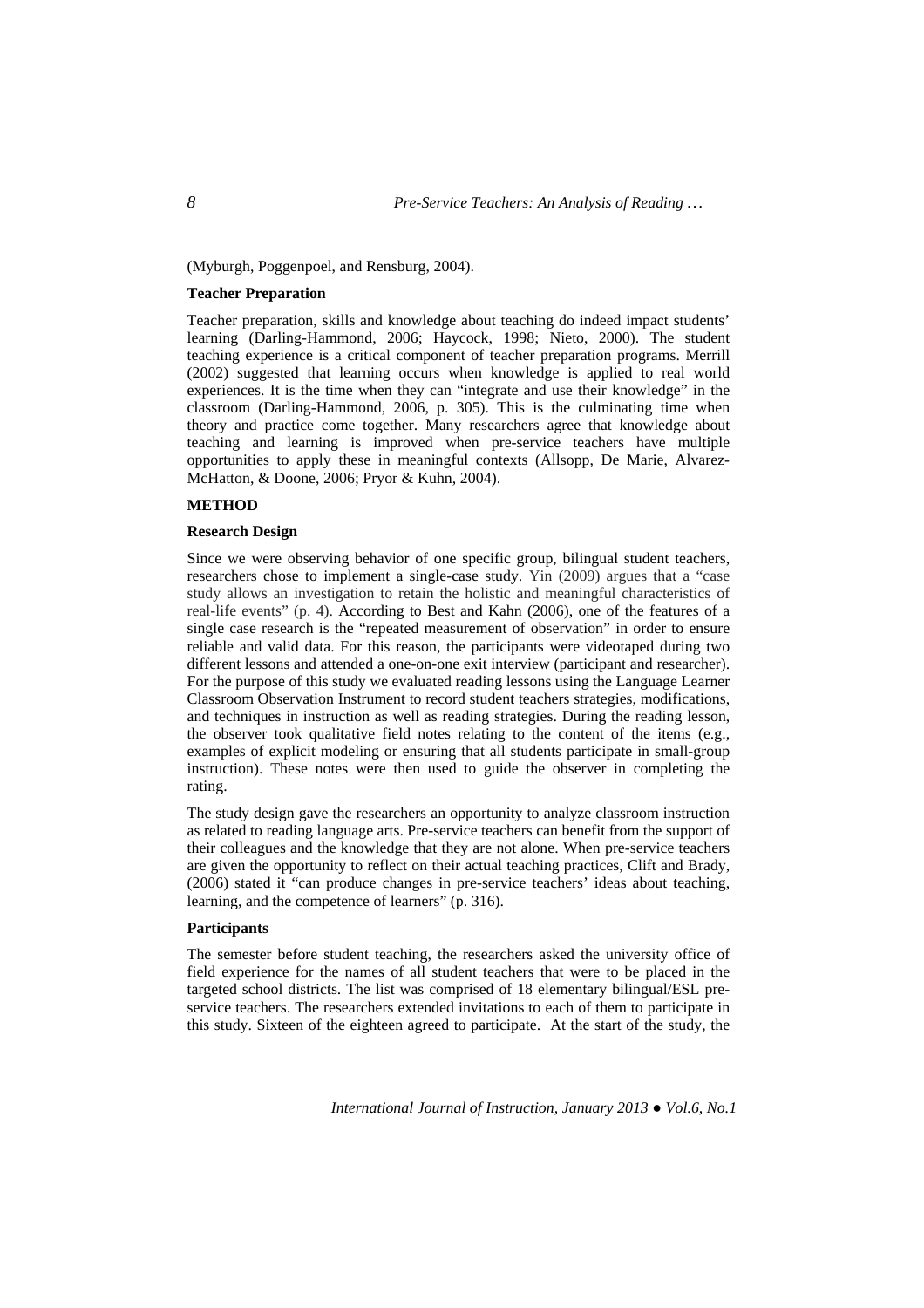participants were reminded of the requirements<sup>ii</sup> of the study. Five of the participants opted out of participating in the study, resulting in only 11 participants. Of the eleven participants, only eight<sup>iii</sup> completed all of the components of the research.

All the participants were of Latin origin and ranged in age from 20-35 years old; all but one was female. Each participant was an elementary education teacher candidate with specialization in bilingual/ESL education major. All participants had also completed all theoretical coursework, which includededucation-reading courses. At the time of the study, all participants were completing a required 12-week student teaching internship. They were placed in schools located along the Texas U.S-Mexican border; in two specific school districts that offered one-way dual language enrichment education in which academic and language instruction was delivered in Spanish and English to students whose primary language was Spanish. At the time of the research there was no professor-student relationship with any of the participants. For the data reported in this article, pseudonyms have been given to all participants.

# **Setting**

The research took place in South Texas, in an area along the Texas and Mexico border. The region has been described as one of the poorest regions in the United States (Lopez, 2006; Maril, 1989; Murillo, 2010) with a "per capita income of \$15,184 a year, less than half the national average of \$31,472" (Lopez, p.11). A major contributor to the economic struggles of the area is the level of educational attainment of the population. According to the U.S. Census Bureau (2010), the percentage of people in the region who are 25 and older and hold a high school diploma accounted for 50%, in comparison to 75% in Texas. As a result, the schools serve a large percentage of children who are considered by the education system as "at risk for school failure" due to their poverty and ELL status.

The demographics of both districts are representative of the region: District A's student population was composed of 98% Hispanic, 42% ELL, and 89% economically disadvantage. District B's student population was composed of 99% Hispanic, 51% ELL, and 96% economically disadvantage. Most of the elementary schools where the research was conducted typify what has been claimed by the literature in reference to schools serving low income and minority students, the "accountability pressures are often exacerbated by persistent, long-standing elements of school culture that affect teachers' and students' experiences" (Lloyd, 2007, p. 330). Consequently, the "curriculum" often mandated by administrators relied on worksheets, Accelerated Reader program, Reading First, and test preparation materials.

#### **Instrument**

Observations were conducted across multiple classrooms utilizing the English-Language Learner Classroom Observation Instrument (ELLCOI), designed to be used in a research context. Few observation instruments exist that are specifically designed to examine instruction in ELL classrooms with an emphasis in reading. This instrument was built on factors identified by research as critical in beginning reading instruction (Haager, et al. 2003). The ELLCOI is composed of 29 items rated on a 1-4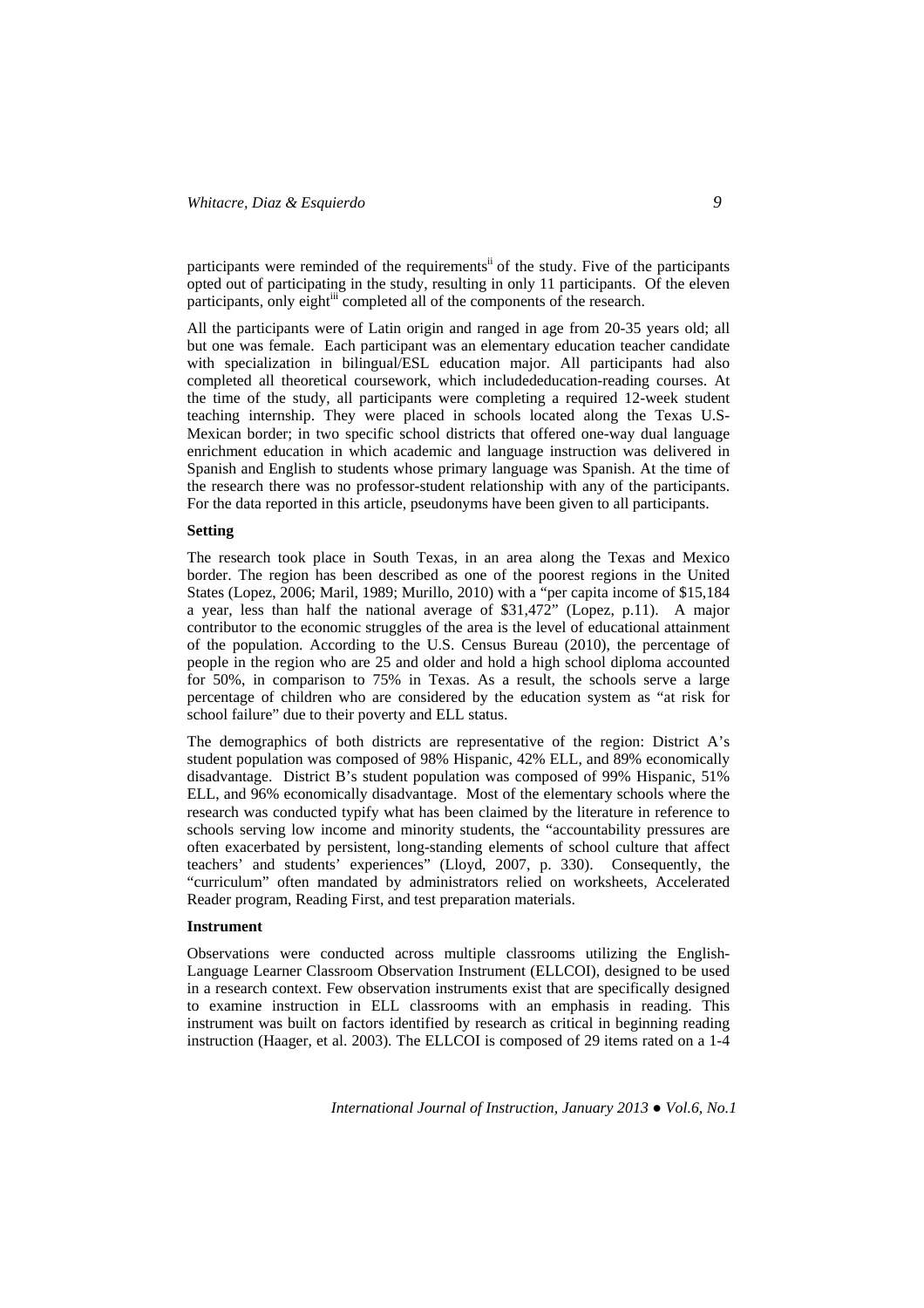Likert scale, 4 indicates "Very effective," 3 represents "Moderately effective," 2 represents "Partially effective," and 1 represented "Not effective". These items are divided into the following categories: Instructional Practices, Interactive Teaching, English-Language Development and Content Specific to Reading. Moreover, the ratings are complemented by qualitative notation of activities and responses that related to each item or section. The instrument allows for examination of classroom instruction qualitatively enriching the information obtained with the rating scale (Haager, et al., 2003).

The English Language Learner Classroom Observation Instrument was field-tested in 1999 and 2000 in 43 Southern California first-grade classrooms in where at least half of the students were English learners. According to Gersten, et al. (2005), the median inter-observer agreement was 74%, with a range from 55% to 88%. It is further stated that this is a conservative estimate of instrument reliability, as it is based on item-byitem agreement.

#### **Data Sources and Data Analysis**

To examine the teaching strategies used by pre-service teachers, a variety of methods were utilized in this case study to gain an insight into the pre-service teachers' lessons. Various sources of data were collected: (1) videotapes of pre-service teachers teaching a language arts lesson; (2) two semi-structured focus groups conducted at the university, which lasted about 90 minutes each; and (3) a two-hour semi-structured exit interview.

The participants were videotaped teaching a language arts lesson in their assigned student teaching field classroom. After data were gathered the researchers, two education professors with different perspectives and professional abilities, reviewed the videos using the ELLCOI. Items that were not observed received no point value and were excluded in overall scoring. Additionally, ratings were complemented with qualitative field notes of activities and responses observed regarding the classroom context. Inter-rater reliability was established through joint observations and frequent conferencing following independent completion of rating scales. The inter-rater reliability among the researchers in classifying the rating scale was 75%. For those items on which there were disagreements, the coders reached consensus.

During the two semi-structured focus groups, the researchers asked guided open-ended questions to lead participants in discussion of the challenges and successes during their student teaching. In addition, an exit interview was conducted in which the participants observed their videotaped lessons, assessed using the ELLCOI and commented on their teaching. To help participants share their experiences, all were asked the same set of questions, although probing questions were added.

# **FINDINGS**

We observed eight dual language classrooms that were using a prescriptive curriculum. To measure instructional practices as related to English reading language arts instruction in dual language/bilingual instruction, The English Language Learner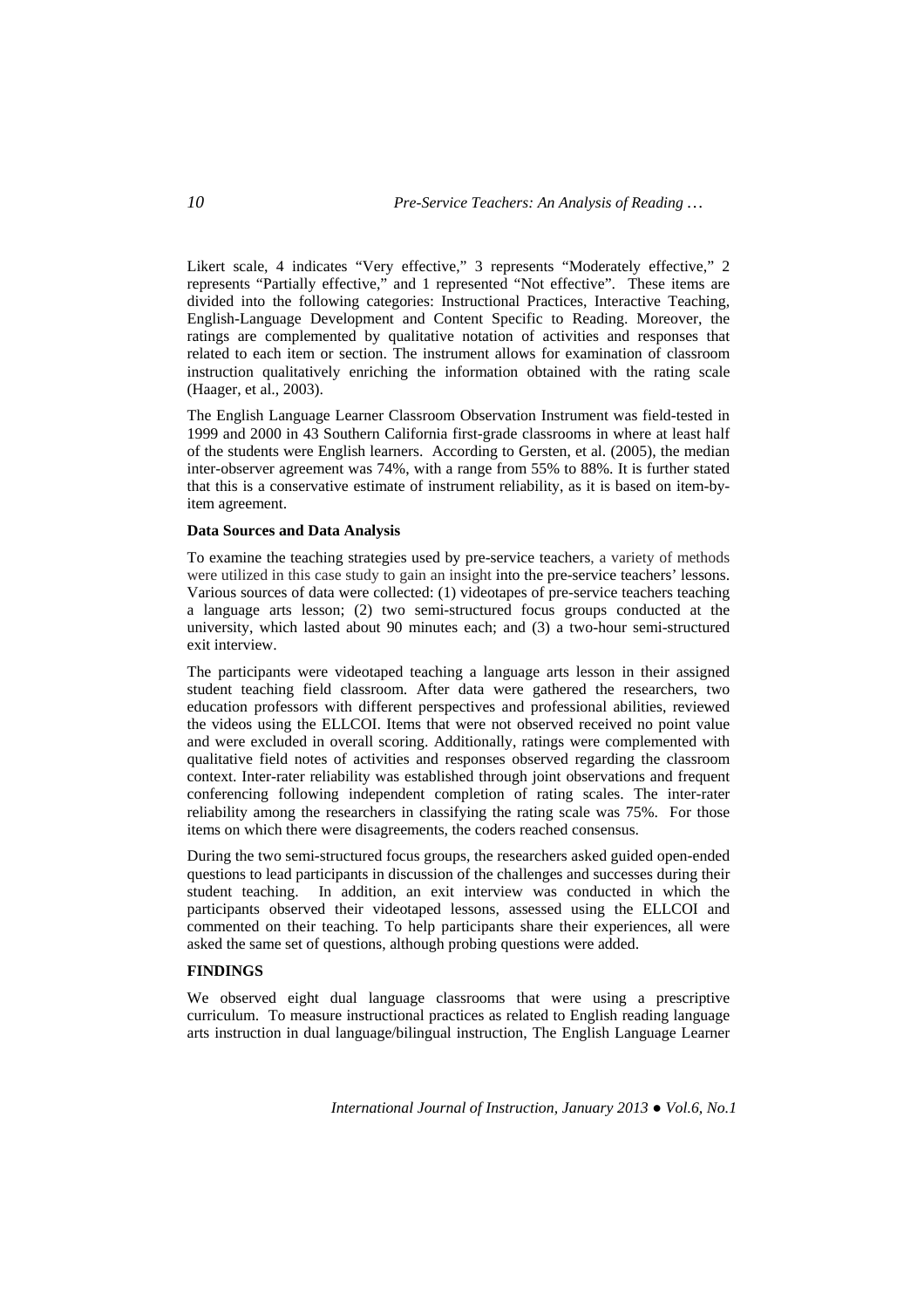Classroom Observation Instrument was used. The researchers wanted to answer the question: How effective were instructional practices used as determined by results of the English Language Learner Observation Instrument? The observation inventory was used to evaluate the effectiveness of instructional and reading strategies during the reading language arts lesson. Based on the results from the instrument's 29 items rated on a 1-4 Likert scale, pre-service teachers were not effectively implementing bilingual /dual language, sheltered techniques and reading strategies. The overall mean score for the 29 items was 2.450, which corresponds to the partially effective range.

Table 1shows an item analysis for the first two categories of the ELLCOI instrument, instructional practices and interactive teaching. The range of performance on each outcome measure was close in range with the exception of the quality of independent practice. This is attributed to limited opportunities observed for independent practice or controlled independent practice. The data also demonstrated that despite large gaps in the research base (August & Hakuta, 1997), observers with a solid background in reading can discern practices likely to accelerate or impede English learners' learning how to read (Gersten, et al. p. 202).

| Models skills and strategies during lesson                                                         |       |  |  |  |
|----------------------------------------------------------------------------------------------------|-------|--|--|--|
| Makes relationships among concepts overt                                                           |       |  |  |  |
| Emphasizes distinctive features of new concepts                                                    |       |  |  |  |
| Broad range of examples and non-examples                                                           |       |  |  |  |
| Examples used to show relevant and irrelevant features                                             |       |  |  |  |
| Provides prompts and cues in how to use strategies, skills, and concepts                           | 2.857 |  |  |  |
| (e.g., guided practice, scaffolds, steps and procedures)                                           |       |  |  |  |
| Teaches difficult vocabulary prior to lesson, or during lesson as needed                           | 2.857 |  |  |  |
| Achieves high level of response accuracy in context of lesson objectives                           | 2.785 |  |  |  |
| (e.g., spelling accuracy on a spelling test vs. spelling accuracy on a written                     |       |  |  |  |
| assignment)                                                                                        |       |  |  |  |
| Rate the quality of independent practice                                                           | 1.833 |  |  |  |
| Secures and maintains student attention during lesson, as needed.                                  | 3.000 |  |  |  |
| Gives feedback on academic performance                                                             | 2.428 |  |  |  |
| Reiterates, clarifies, reinforces                                                                  |       |  |  |  |
| Communicates clearly what students did correctly or how they can improve                           |       |  |  |  |
| Focuses on lesson objective                                                                        |       |  |  |  |
| Focuses on performance specifics (i.e., not just "Good" or "Wrong")                                |       |  |  |  |
| Engages in <i>ongoing</i> monitoring of student understanding and performance <i>during</i> lesson | 2.607 |  |  |  |
| Elicits responses from all students, including students having difficulty with task at hand        | 2.714 |  |  |  |
| Calls on range of students                                                                         |       |  |  |  |
| Poses questions that students can answer                                                           |       |  |  |  |

Table 1: Instructional practices and interactive teaching mean score

As the researchers observed the videos, they took field notes on the ELLCOI. Their recorded observations along with the mean scores of the measures described above reflect a range of instructional qualities. Analysis of the qualitative notes revealed that most effective pre-service teachers attempted to use effective strategies such as: using repetition, providing different examples, making relations of concept to real life activities, giving verbal examples of the concept explained, modeling the activity, and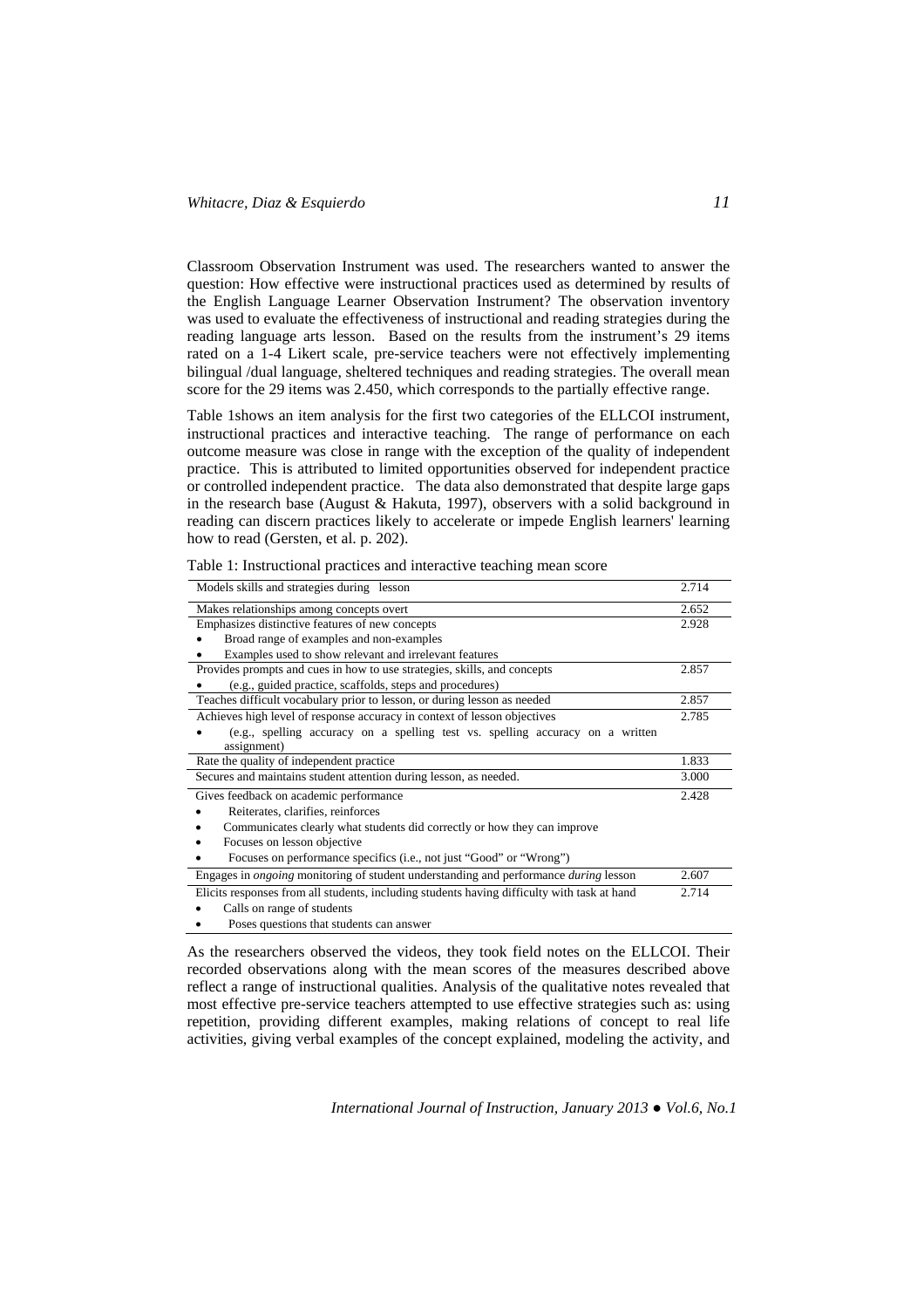using visuals to discuss vocabulary. In most observations the pre-service teacher did not restate student responses or expand on them when appropriate. In all pre-service teachers also did not utilize any cooperative learning strategies. Data also revealed in most observations literacy activities were too lengthy and students lost interest and were off task. Moreover, this also reduced the amount of time available for additional activities.

In Table 2 the results for English language development ranged between partially effective to moderately effective. The pre-service teachers ranked highest at or near a 3 for moderately effective in the areas of adjusting English for comprehension, using manipulatives, and giving directions, other areas which include opportunities for students to speak, incorporating students responses, providing explicit instruction, allowing wait time, elaborating on responses, and using facial gestures ranked in the partially effective range. The lowest ranking of not effective to partially effective was in the teacher and or student strategically use the students native language to understand content category. T:he higher ratings were in the pre-service teachers' use of English for comprehension, using manipulatives, and giving clear oral directions. Qualitative field notes taken include the following qualities of typified effective classrooms in isolated individual cases: Utilizing PowerPoint and other visuals to explain the concept, explaining vocabulary, giving students examples of vocabulary and having student use it and also having students expand on answers by asking why. Other observation notes that would characterize a less effective classroom included; the pre-service teacher accepting one word answer to questions, translating information, and eliciting few students' responses. In one case the pre-service teacher gave an activity with no instructions. Also, in a majority of the classrooms the preservice teachers posited questions then proceeded to answer the questions themselves.

|  |  | Table 2: English language development mean score |  |
|--|--|--------------------------------------------------|--|
|  |  |                                                  |  |

| raore 2. English language development mean secre                                             |       |
|----------------------------------------------------------------------------------------------|-------|
| Adjusts own use of English to make concepts comprehensible                                   | 2.928 |
| Uses visuals or manipulatives to teach content                                               | 3.071 |
| Gives oral directions that are clear and appropriate for level of students' English language | 3.071 |
| development                                                                                  |       |
| Structures opportunities for students to speak                                               | 2.5   |
| Selects and incorporates students' responses, ideas, examples, and experiences into the      | 2.571 |
| lesson                                                                                       |       |
| Provides explicit instruction in English language use, and includes the use of cue and       | 2.416 |
| prompts                                                                                      |       |
|                                                                                              |       |
| Gives students wait time to respond to questions                                             | 2.5   |
| Encourages students to give elaborate responses                                              | 2.142 |
| Prompts students to expand on one-word or short answers                                      |       |
| Prompts student to provide more information                                                  |       |
| Prompts student to give more complete responses                                              |       |
| The teacher and/or students strategically use students' native language to help students     | 1.916 |
| understand content                                                                           |       |
| Uses gestures and facial expressions in teaching vocabulary and clarifying meaning of        | 2.357 |

Table 3 displays the results if the item analysis for Content specific to reading/language arts. Instrument mean results in this category rated at zero for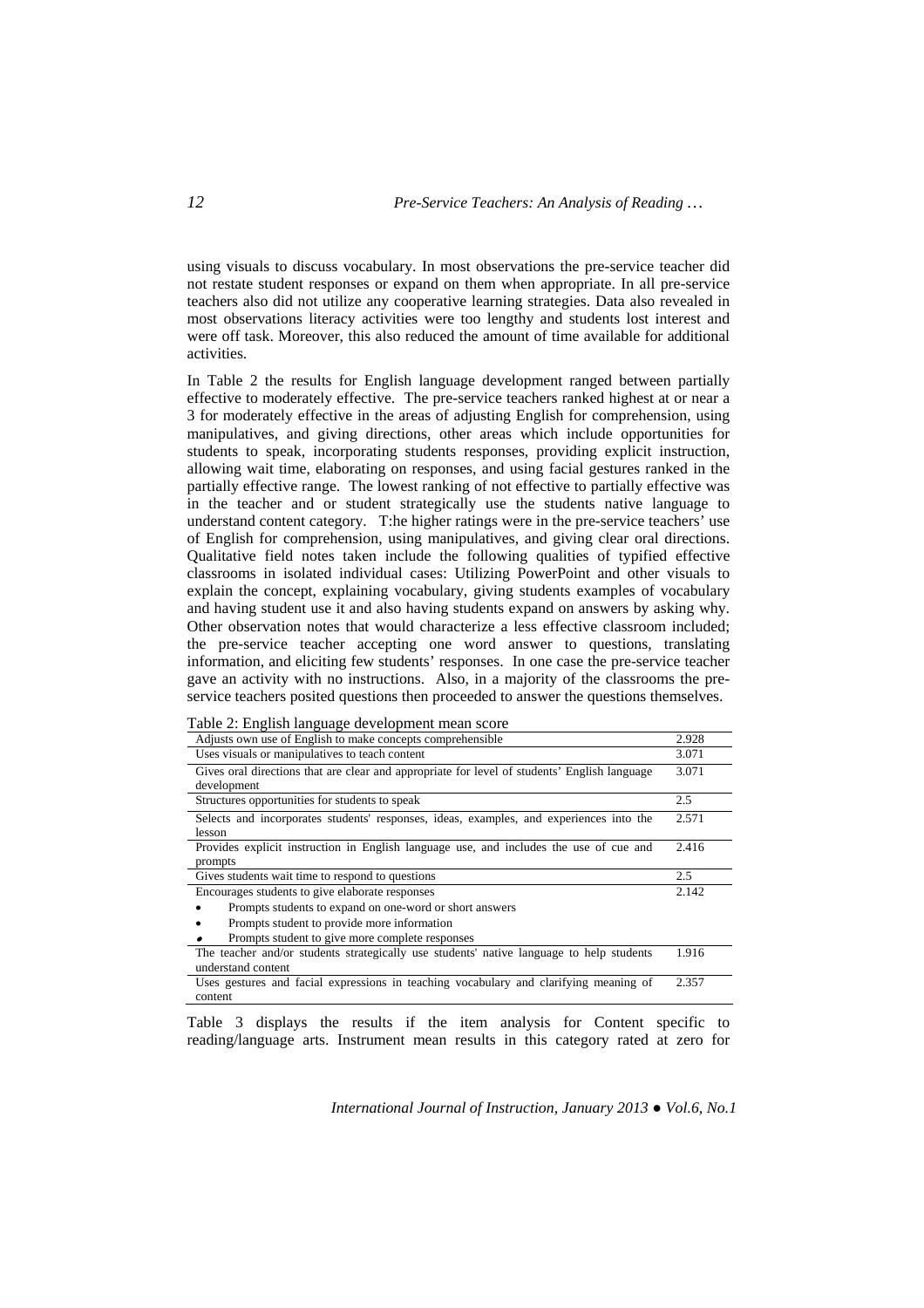providing systematic explicit instruction for phonetic elements and vocabulary development. A mean score of 2 was recorded for the areas of comprehension and interactions with text. Observation notes showed that most teachers relied on books or pictures when teaching vocabulary in some cases participant used very basic vocabulary strategies such as defining the word, using it in a sentence. Researchers did not observe any instruction for phonemic awareness, decoding, or phonics. Comprehension and interaction with text scores were at moderately effective. Researcher observations noted that pre-service teachers did not build prior knowledge and utilized round robin or popcorn reading as the primary reading strategy. When the participant read aloud they did not read with prosody or facial expression. The participants periodically checked for comprehension by asking, right there questions<sup>iv</sup> and often answered their own question or did not have students expand on their responses and accepted single word answers.

| Table 3: Content specific to reading/language arts mean score |
|---------------------------------------------------------------|
|---------------------------------------------------------------|

| Provides systematic, explicit instruction in the following areas |  |
|------------------------------------------------------------------|--|
| • Phonemic Awareness                                             |  |
| • Letter-sound correspondence                                    |  |
| Decoding<br>$\bullet$                                            |  |
| • Vocabulary $&$ vocabulary concept development                  |  |
| Checks student comprehension of text by asking questions         |  |
| Engages students in meaningful interactions about text           |  |
|                                                                  |  |

While many of the qualitative observation comments may appear positive, there was a lack of consistency. Some activities may translate into an effective teaching practice but given the context of the activity they were many that lacked consistency, follow through, and most lessons failed to challenge the students or allow for student centered instruction. Effective strategies were observed on a single case basis and were not consistent across the participants' lessons. The participants also had the opportunity to evaluate their own teaching using the ELLCOI. Results of their self-evaluation immediately after teaching the lesson are shown in Table 4. Data revealed that in the self-evaluation of their teaching using the ELLCOI they thought they were following theory and best practices. The participants overwhelmingly rated themselves as being effective to very effective in all categories based on how they taught their lesson without seeing themselves on video.

After having the opportunity to view their own video of teaching, the participants realized that most of their instruction was teacher centered and they did most of the talking, controlled the learning, read the story out loud themselves and often limited students to following along with the reading. When confronted with this reality the participants were able to offer their justifications for the strategies they implemented. To identify emergent themes, the researchers followed Guba and Lincoln's (1981) framework and what Moustakas (1994) called "clusters of meaning." they looked for phrases and words that: (a) were repeated by a number of participants; (b) were deemed important by participants; (c) stand out because of their uniqueness; and (d) were supported by the literature. Most of their responses fell into the following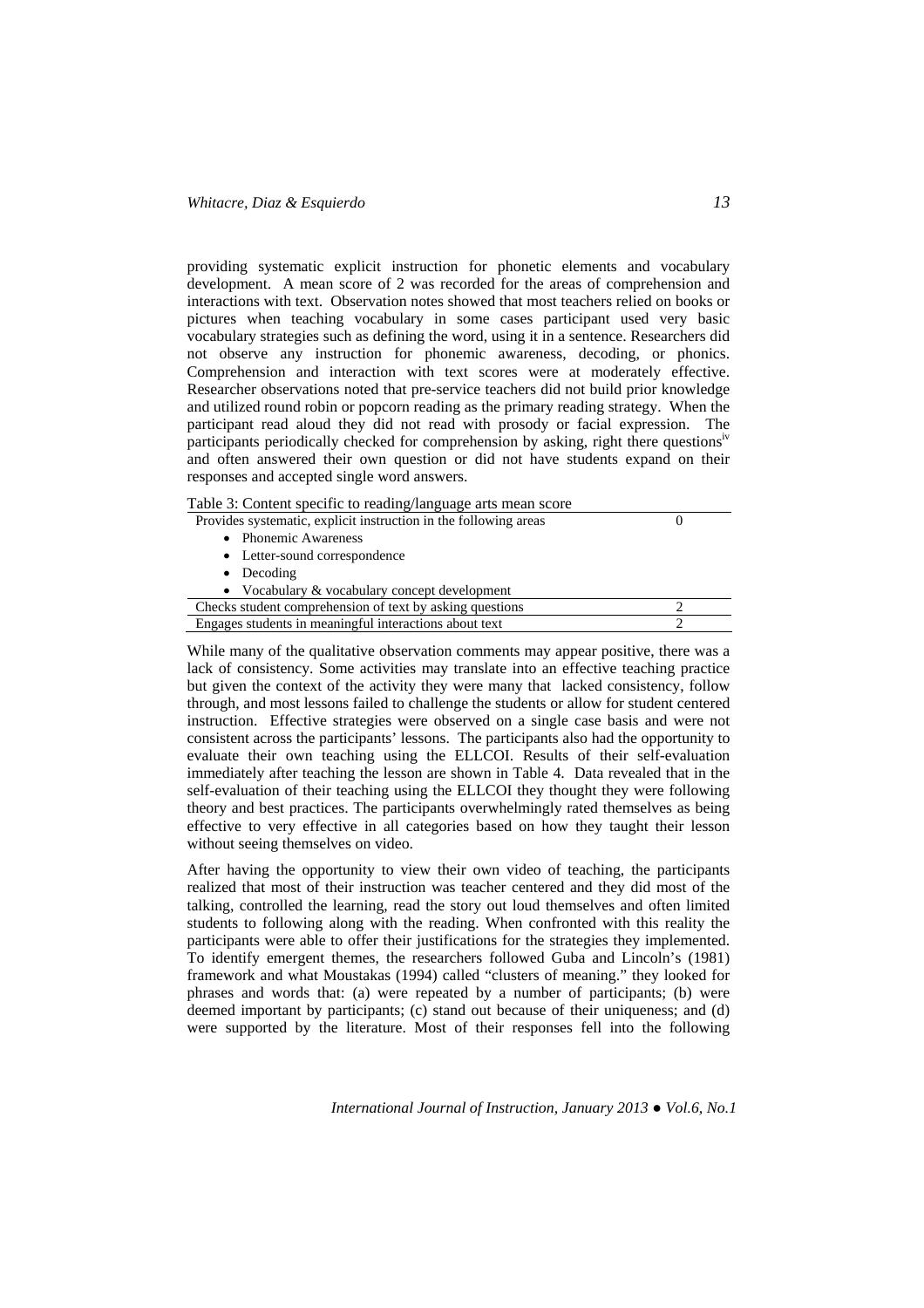themes: (a) elementary students were not accustomed to or able to complete independent or higher level reading activities, (b) time constraints, (c) test preparation prescribed curriculum required by administrators, and (d) lack of preparation on the participants' part.

As a way to justify the eye-opening results of their self-evaluation, the pre-service teacher group made the following comments during focus group discussions. Participants mentioned that their students were not accustomed to activities that required analyzing, synthesizing or evaluating information. One of the participants mentioned, "I didn't see a lot of challenge." Another participant noted, "children are very smart, but the teachers do not use their full potential. They limit them to worksheets, rote vocabulary memorization, and limited skills/objective development. Students are not accustomed to instruction in which they are actively engaged for a majority of the lesson. Students are generally in a passive learning mode and do not know how to engage in activities that require higher levels of interaction, thinking and independent or cooperative activities."

Another response among participants centered on time. Many of them conveyed that they were pressed for time. Thus, they could not implement a variety of reading language arts strategies or activities, and they were not able to expand on the topic as much as they would have liked. Mercedes mentioned: "many times effective instructional strategies need to be suspended and even a whole lesson cannot be completed the way it's supposed to; or teachers have to run- it too fast so they can continue with the next class or topic." Teachers are afraid to modify or veer from the curriculum. Due to this lack of in-depth coverage of the concepts, students are not granted a quality education. Adriana, shared her frustration on this matter;

> "Sometimes I get frustrated because they are pressuring me that I have to finish the topic/story and I would like to do more activities, but they don't let me. They just rush you to finish because next week you have to cover another lesson. You cannot teach at the students' pace." The rushing of the concepts leaves many "children behind."

Also, with the pressures of the time and curriculum teachers are limiting students on the outcome lengths and also lowering student expectations since they feel they have not adequately taught the material.

Many researchers have argued that teachers in low socioeconomic schools have little flexibility and input regarding what to teach and how to do it (Palmer & Wicktor-Lynch, 2008; Orfield and Lee, 2005). Despite teachers' beliefs concerning what constitutes effective teaching and best practice, teachers' interpretation of administrative and curriculum demands have a profound impact on their classroom instruction and environment as a result many teachers react like Bianca: "Teachers are pressured to follow Reading First guidelines even though they do not agree with them or believe them." Maria commented: "Teachers are so busy they have so many things like progress monitoring,  $RTI<sup>v</sup>$ ,  $TPRI<sup>v<sub>i</sub></sup>$ , and Tier  $2<sup>v<sub>ii</sub></sup>$  instruction with the kids, where does the instruction go?" Moreover, Erik stated, "Teachers need to keep up with the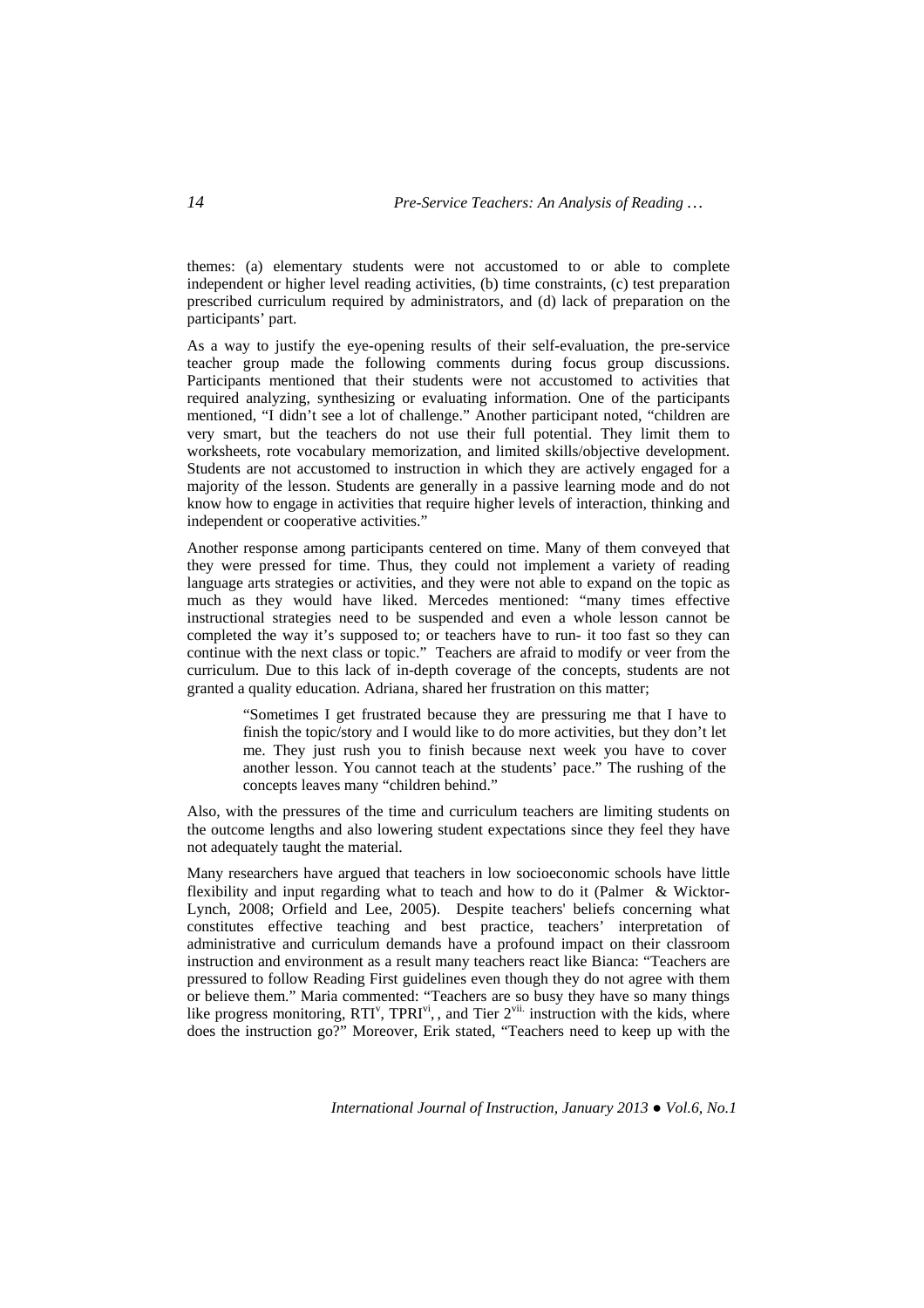research in order to back yourself up or defend what you are doing". The participants and their mentor teachers in this study faced the same fate. The district and administrators dictate what curriculum and materials are to be used in the classroom as evidenced in Adriana's comment, "they are just watching you to make sure you are following what the district wants or what the principal has ordered." This was also confirmed by a majority of the peers in the group discussion. They felt that teachers did not have the freedom to choose the instructional practices and curriculum most appropriate for their students, but they were also watched over to make sure they followed the required prescribed curriculum designed to "prepare" students for the state mandated test. For example, Erik has noticed that in his class they are not really doing writing or any of the other subjects with math coming along for TAKS<sup>viii</sup> teachers are teaching math all day long. He mentioned:

> I can see a big difference in the instruction and even the amount of subjects the students are introduced to when the TAKS test is around the corner. During my first week, there was a fair share of time spent on different subjects, but recently math and reading seem to be getting most of the time. I do realize that they want to cover everything that could come out on the test, but I think it is important for the students to be exposed to all the subjects.

|    | Participant Instructional Interactive Adaptations |      |                         | General              | English     | Content Specific |
|----|---------------------------------------------------|------|-------------------------|----------------------|-------------|------------------|
|    | Practices                                         |      | Teaching for Individual | <i>Instructional</i> | Language    | to Reading/      |
|    |                                                   |      | <b>Differences</b>      | Environment          | Development | Language Arts    |
|    | 3.428                                             | 3.5  | 3.5                     | 3.333                | 3.4         |                  |
|    | 3.857                                             | 3.75 |                         | 3.66                 | 32          |                  |
|    | 3.166                                             | 3.25 | 3.5                     |                      |             |                  |
|    | 3.333                                             | 3.5  |                         | 3.333                | 3.2         |                  |
| 6. | 3.5                                               | 3.5  |                         |                      | 3.4         |                  |
|    | 3.571                                             | 3.25 |                         | 3.333                | 3.2         |                  |
|    |                                                   |      |                         |                      |             |                  |

Table 4: Participants mean response for instrument categories self evaluation

The experiences of the participants "in high-stakes classrooms shape their pedagogical development" (Brown, 2010, p. 477) resulting in lack of effort and time in the preparation of challenging lessons. About half of the participants recognized that they did not dedicate the necessary time to be "well prepared. Given the results researchers concluded that teachers' perceptions and interpretations of administrative and curricular demands are leading teachers to utilize strategies that are not considered best practices and influence pre-service teachers paradigm as measured by the ELLCOI. In the focus group discussions, the pre-service teachers justified the strategies they used based on how they were taught and what they observed the mentor teacher doing and believed to be effective. Ultimately, the exit interviews revealed that pre-service teachers were driven by their mentor teachers' request in response to pressures of administrative and curriculum demands.

### **DISCUSSION**

Data from this study support the notion that teacher preparation, beliefs, knowledge,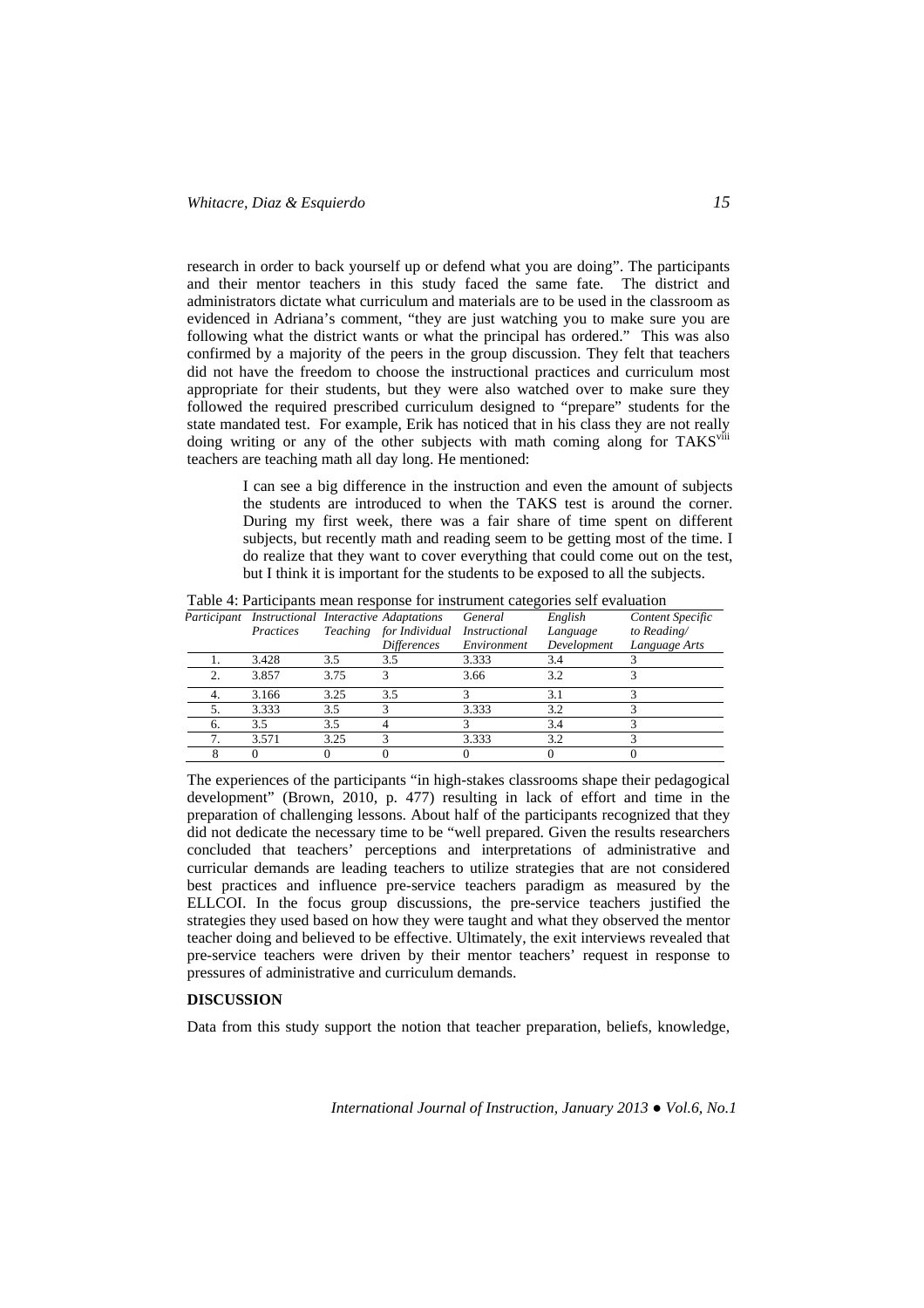and experience are important factors in teaching and teaching beginning reading. The findings of this case study revealed that despite theoretical knowledge and classroom strategies learned in course work, pre-service teachers implemented methods based on mentor teachers and or administrations' expectations, or limited their activities to the demand of the curriculum. The participants also did not demonstrate reading activities that included cooperative learning, student centered instruction, and hands on opportunities or sheltered techniques when needed that are considered by research findings to be best practices. However, the actual demands of the required state/district curriculum strongly influence actual classroom practice. Instructors in teacher preparation programs need to be aware of the existing realities in order to incorporate these and belief systems that pre-service teachers possess to effectively translate existing beliefs about teaching and learning so that pre-service teachers leave teacher preparation programs with strategies in line with current research about the teaching and learning process that can accommodate the current state/district curricular demands. Pre-service teachers should assess students' responsiveness to their instruction, and be able to make reasonable, data informed adjustments in teaching practice when needed. Schools cannot continue to ignore English language learners' needs and not use instructional practices appropriate to ELLs or dual language/ bilingual instructional methods to teach. The data reveal that pre-service teachers implemented instruction that reflects the methodology, curriculum or district requirements they encountered regardless of whether or not it meshes with research based best practices that they learned in the teacher preparation program. This study makes a case for the need of well-designed field based experiences for pre-service teachers and dual language and bilingual instructional strategies that promote reading, cooperative learning, teacher centered instruction and best teaching practices, especially for students who are English language learners. These findings confirm the need for more research in the area of actual classroom practices in order to develop curriculum and strategies that bridge the gap between theory and best practices in teaching and learning, in order to meet the existing and predicted growth of ELLs.

# **EDUCATIONAL SIGNIFICANCE**

Much of the teacher education literature focuses on teacher education programs, in general, but there is a lack of information on how pre-service teachers, specializing in the area of bilingual and ESL education, are being prepared to teach reading in a dual language or bilingual setting. If we want Hispanic English language learners to reach high levels of reading, critical thinking skills and high levels of academic achievement, it is important to study what instructional strategies, specifically reading strategies, bilingual/ESL pre-service teachers are using during field-experience. It is imperative that teacher educators understand how pre-service teachers are teaching and dealing with the realities of instructional demands curriculum, planning and implementation and learn to incorporate appropriate teaching practices. This information may then be used to guide future instructional and field based training in effective reading and instructional strategies for dual language and bilingual instruction that could better prepare pre-service teachers for their future classroom.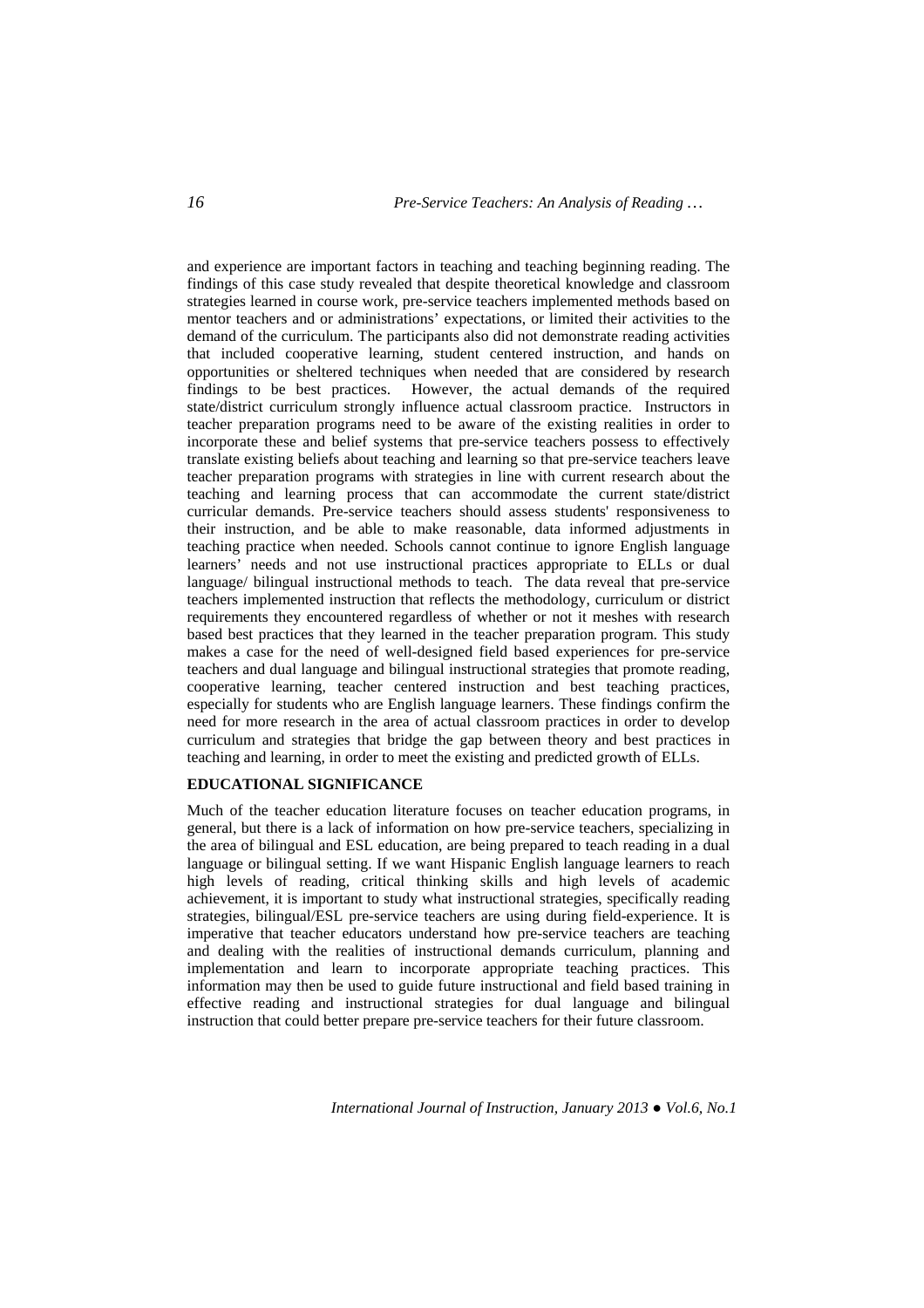*Whitacre, Diaz & Esquierdo 17* 

## **REFERENCES**

Allsopp, D. H., DeMarie, D., Alvarez-McHatton, P., & Doone, E. (2006). Bridging the gap between theory and practice: Connecting courses with field experience. *Teacher Education Quarterly. 33*(1), 19-35.

August, D., & Hakuta, K. (1997*). Improving schooling for language-minority children.*

Washington, DC: National Academy Press.Best, J. W., and Kahn, J. V. (2006). Research in Education (10th ed.). Boston: Allyn and Bacon.

Bravo-Valdivieso, L. (1995). A four-year follow-up study of low socioeconomic status, Latin American children with reading difficulties. *International Journal of Disability Development and Education, 42,* 189–202.

Brown, C. P. (2010). Children of reform: The impact of high-stakes education reform on preservice teachers. *Journal of Teacher Education, 61*(5), 477-491.

Clarke, M. A. (1994). The dysfunctions of the theory-practice discourse. *TESOL Quarterly, 28,* 9-26.

Clift, R. T., & Brady, P. (2006) Research on methods courses and field experiences. In Marilyn Cochran-Smith and Kenneth M. Zeicher (Ed.), *Studying Teacher Education The Report of the AERA Panel of Research and Teacher Education* (309-423). New Jersey: Lawrence Erlbaum Associates.

Cummins, J. (1991). Interdependence of first- and second language proficiency in bilingual children. In E. Bialystok (Ed.), Language processing in bilingual children (pp. 70-89). Cambridge: Cambridge University Press.

Darling-Hammond. (2006). Constructing 21st-century teacher education. *Journal of Teacher Education,57*(3), 300-314.

Genesee, F., Lindholm-Leary, K., Saunders, W.M., & Christian, D. (2006). Educating English language learners: A synthesis of research evidence. New York: Cambridge University Press.

Gersten, R., & Baker, S. (2000). What we know about effective instructional practices for English language learners. *Exceptional Children, 66*, 454-470.

Gersten, R., Baker, S., Haager, D., & Graves, A. (2005). Exploring the role of teacher quality in predicting reading outcomes for first-grade English learners. An observational study. *Remedial and Special Education, 26* (4), 197-206.

Guba, E. G., & Lincoln, Y. S. (1981). *Effective Evaluation*. San Francisco, CA: Jossey-Bass.

Haager, D., Gersten, R., Baker, S., & Graves, A. (2003). The English-Language Learner Classroom Observation Instrument: Observations of Beginning Reading Instruction in Urban Schools (111-144). In S.R. Vaughn & K.L. Briggs (Eds.),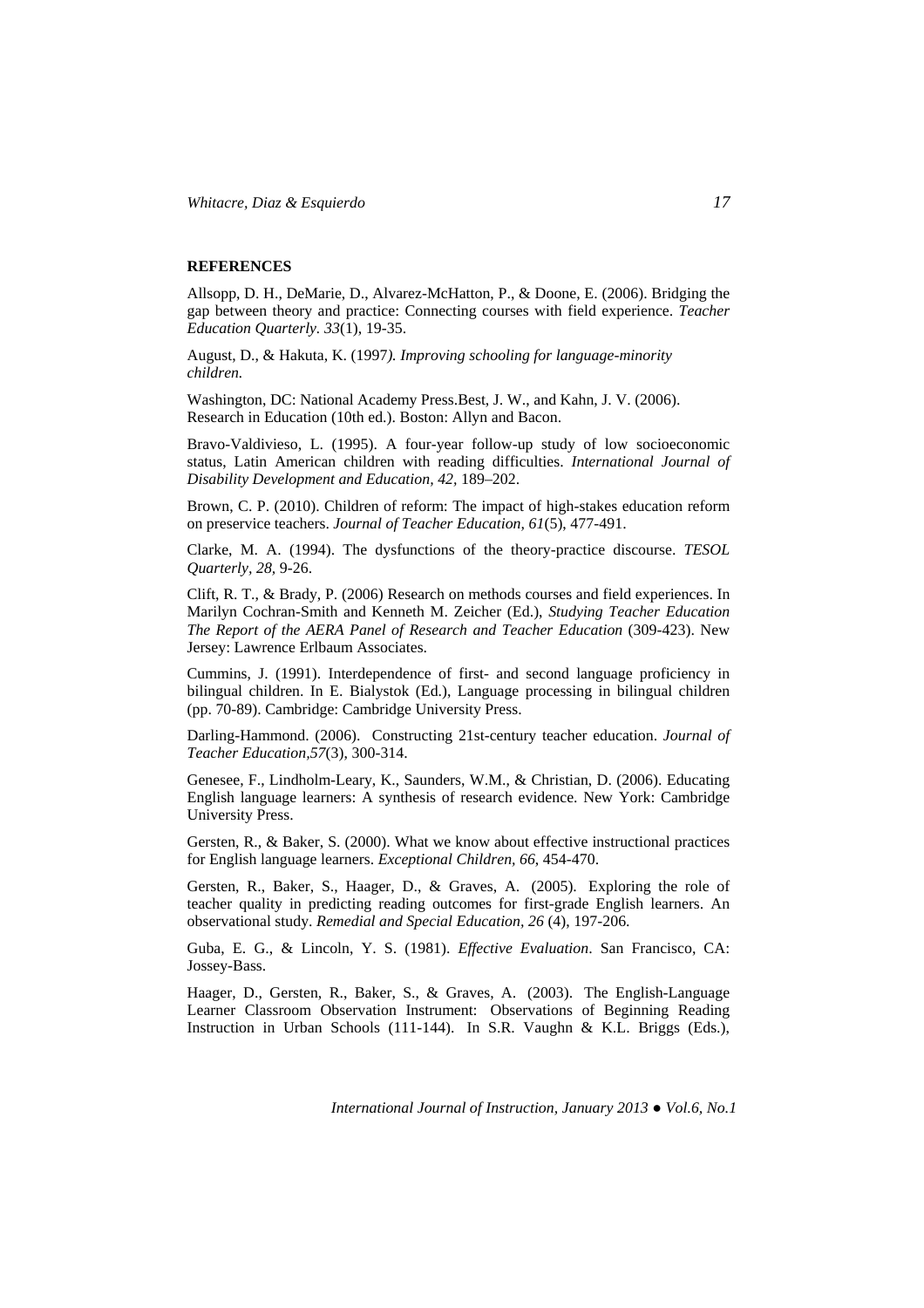Reading in the Classroom: Systems for Observing Teaching and Learning. Baltimore MD: Brookes Publishing.

Haager,D. , & Windmueller, M. (2001). Early literacy intervention for English language learners at-risk for learning disabilities: Student and teacher outcomes in an urban school. *Learning Disability Quarterly, 24* (4), 235-250.

Haycock, K. (1998). Good teaching matters: how well-qualified teachers can close the gap. *Thinking K-16, 3*(2), 1-8.

Lopez, J. J. (2006). Dynamic Growth in the Rio Grande Valley. *Southwest Economy, 2,* 11-14*.* Retrieved February 9, 2011 from http://www.dallasfed.org/research/swe/2006/swe0602c.html.

Lloyd, G.M. (2007). Strategic compromise: A student teacher's design of kindergarten mathematics instruction in a high-stakes testing climate*. Journal of Teacher Education, 58* (4), 328-347.

Maril, R. L. (1989). Poorest of Americans: The Mexican Americans of the Lower Rio Grande Valley of Texas. Notre Dame, IN: University of Notre Dame Press.

Mather, M. & Foxen, P. (2010). *America's Future: Latino child well-being in numbers and Trends.* National Washington D.C.: Council of La Raza (NCLRA).

Merrill, M. D. (2002). First principles of instruction. *Education Technology Research and Development.* 50(3), 43-59.

Moustakas, C. (1994). *Phenomenological research methods*. Thousands Oaks, CA: Sage.

Murillo, L. (2010). Local Literacies as Counter-Hegemonic Practices Deconstructing Anti-Spanish Ideologies in the Rio Grande Valley. In R. T. Jimenez, V. J. Risko, M. K. Hundley, & D. W. Rowe (Eds.), *59th Yearbook of the National Reading Conference* (276-287). Oak Creek, WI: National Reading Conference, Inc.

Myburgh, 0., Poggenpoel, M., & Van Rensburg,W. (2004). Learners' experience of teaching and learning in a second and third language. Education, 124(3), 573-84.

Nieto, S. (2000). Affirming diversity: The sociopolitical context of multicultural education (3rd ed.). Boston: Allyn & Bacon.

Osorio-O'Dea, P. (2001). Bilingual education: An overview. CRS Report for Congress. Retrieved February 24, 2012 from http://www.policyalmanac.org/education/archive/bilingual.pdf.

Orfield, G. & Lee, C. (2005). *Why segregation matters: Poverty and educational inequality*. Cambridge, MS: Harvard Civil Rights Project.

Palmer, D. & Wicktor-Lynch, A. (2008). A bilingual education for a monolingual test? The pressure to prepare for TAKS and its influence on choices for language of instruction in Texas elementary bilingual classrooms. *Language Policy.7*, 217-235.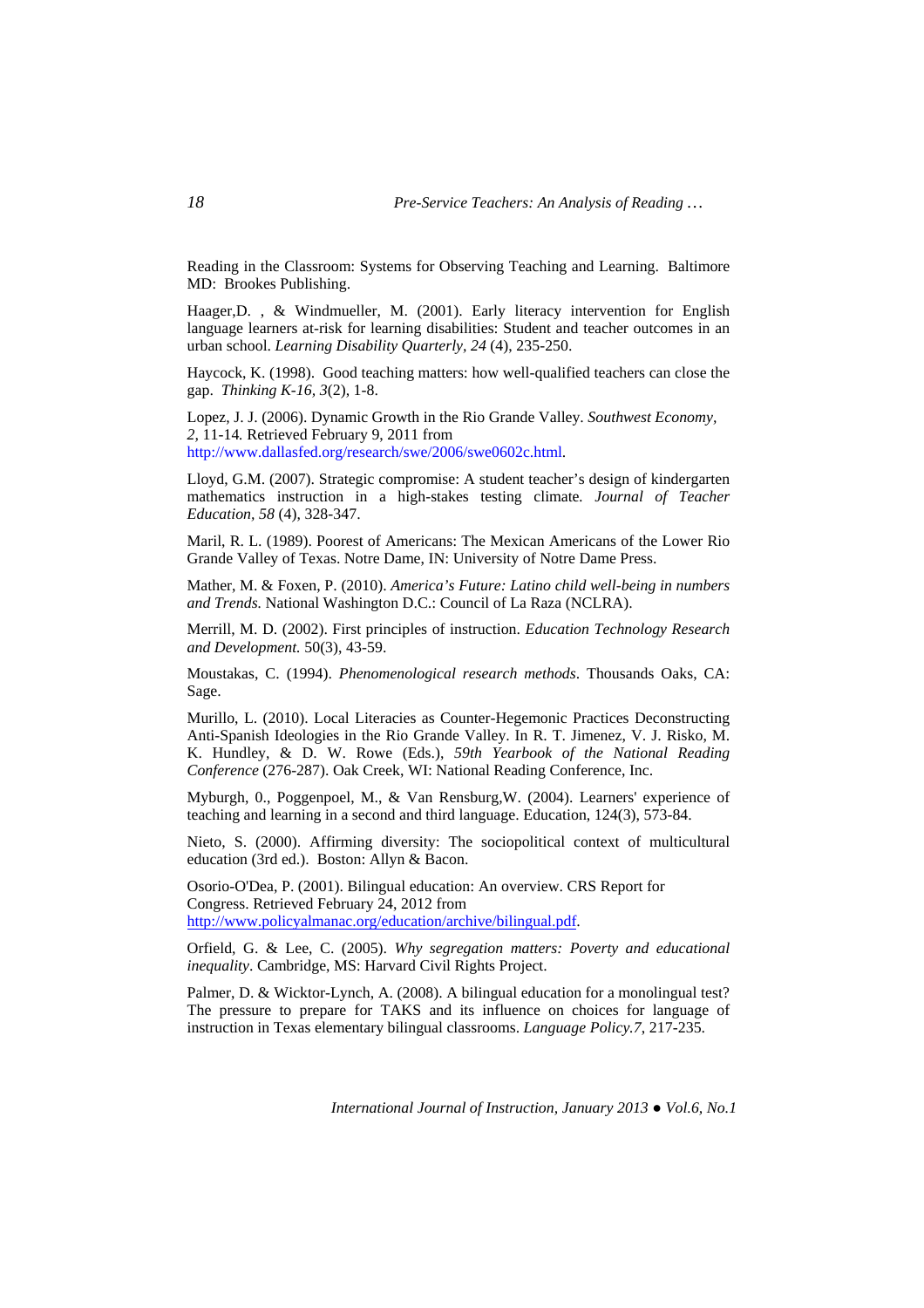Pryor, C.R. & Kuhn, J. (2004). Do you see what I see? Bringing field experience observations into methods courses. *The Teacher Educator, 39*(4), 249-266.

Teale, W.H. (2009). Students learning English and their literacy instruction in urban schools. The Reading Teacher, 62(8), 699-703. doi:10.1598/RT.62.8.9.

Thomas,W. P., & Collier, V. (1997). *School effectiveness for language minority students.*Washington, DC: National Clearinghouse for Bilingual Education.

U.S. Census Bureau, (2000). Census 2000 Summary File 3. Washington, DC: Bureau.

U.S. Department of Education, Institute of Education Sciences, National Center for Education Statistics. (2009 a). Characteristics of public, private, and Bureau of Indian Education: Elementary and secondary schools in the United States. Retrieved March 9, 2011 from http://nces.ed.gov/pubs2009/2009321/tables/sass0708\_2009321\_s12n\_02.asp.

U.S. Department of Education, National Center for Education Statistics. (2006). *The condition of education 2006,* NCES 2006-071, Washington, DC: U.S. Government Printing Office.

Yin, R.K. (2009). Case study research: Design and methods  $(4<sup>th</sup>$ . ed.). Thousand Oaks, CA: Sage.

 $\overline{a}$ 

Footnotes

<sup>&</sup>lt;sup>i</sup> NAEP Achievement Levels: (1) Basic: denotes partial mastery of prerequisite knowledge and skills that are fundamental for proficient work at each grade assessed; (2)

Proficient: represents solid academic performance for each grade assessed: demonstrate competency over challenging subject matter, including subject-matter knowledge, application of such knowledge to real-world situations, and analytical skills appropriate to the subject matter; (3) Advance: denote superior performance at each grade assessed.<br>ii Requirements of study: (1) attend Reading Strategies training, (2) video tape

participants conducting a language arts lesson and a math lesson, (3) participants attend two focus groups, and (4) participants attend an individual exit interview.

iii Three participants attended all the focus groups. One of the three participants was only videotaped for the math lesson and did not attend the exit interview; another participant did not participated on the videotaping of the lessons but completed the exit interview; and the third participant only attended the focus groups. We excluded the information of these three participants.

<sup>&</sup>lt;sup>iv</sup> Right There: The questions ask who, what, where, when, and sometimes why. The answers to the

questions are right there in what you are reading.